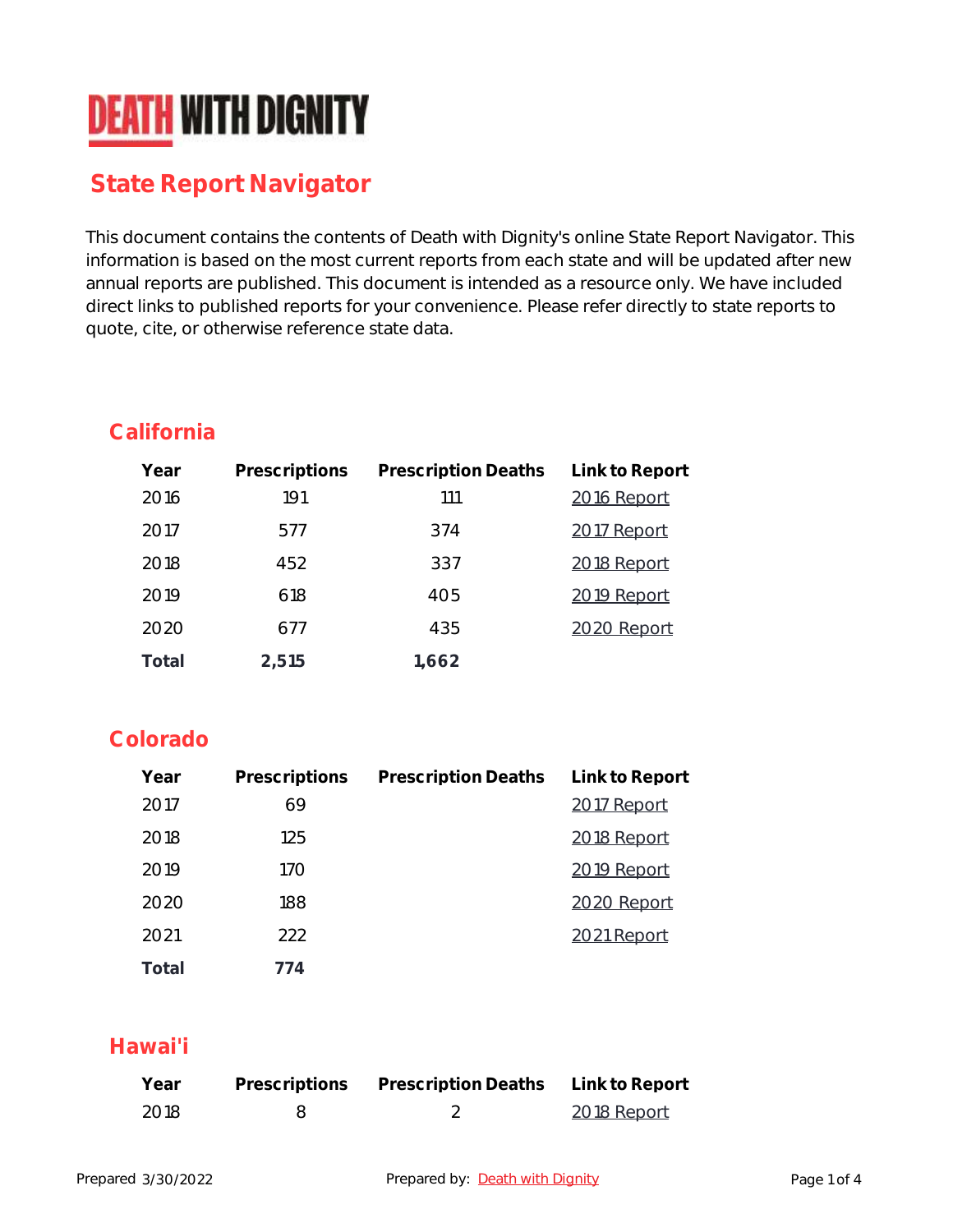### **Hawai'i**

| Year  |     | Prescriptions Prescription Deaths Link to Report |             |
|-------|-----|--------------------------------------------------|-------------|
| 2019  | 30. | 1.h                                              | 2019 Report |
| 2020  | 37  | 25                                               | 2020 Report |
| Total | /h  | A D                                              |             |

#### **Maine**

| Year  |     | Prescriptions Prescription Deaths Link to Report |             |
|-------|-----|--------------------------------------------------|-------------|
| 2019  |     |                                                  | 2019 Report |
| 2020  | 50. | 30.                                              | 2020 Report |
| Total | 51  | -21                                              |             |

# **New Jersey**

| Year  |                | Prescriptions Prescription Deaths Link to Report |             |
|-------|----------------|--------------------------------------------------|-------------|
| 2019  | 12             |                                                  | 2019 Report |
| 2020  | 33             |                                                  | 2020 Report |
| Total | 4 <sub>b</sub> |                                                  |             |

## **Oregon**

| Year | Prescriptions | <b>Prescription Deaths</b> | Link to Report |
|------|---------------|----------------------------|----------------|
| 1998 | 24            | 16                         | 1998 Report    |
| 1999 | 33            | 27                         | 1999 Report    |
| 2000 | 39            | 27                         | 2000 Report    |
| 2001 | 44            | 21                         | 2001 Report    |
| 2002 | 58            | 38                         | 2002 Report    |
| 2003 | 68            | 42                         | 2003 Report    |
| 2004 | 60            | 37                         | 2004 Report    |
| 2005 | 65            | 38                         | 2005 Report    |
| 2006 | 65            | 46                         | 2006 Report    |
| 2007 | 85            | 49                         | 2007 Report    |
| 2008 | 88            | 60                         | 2008 Report    |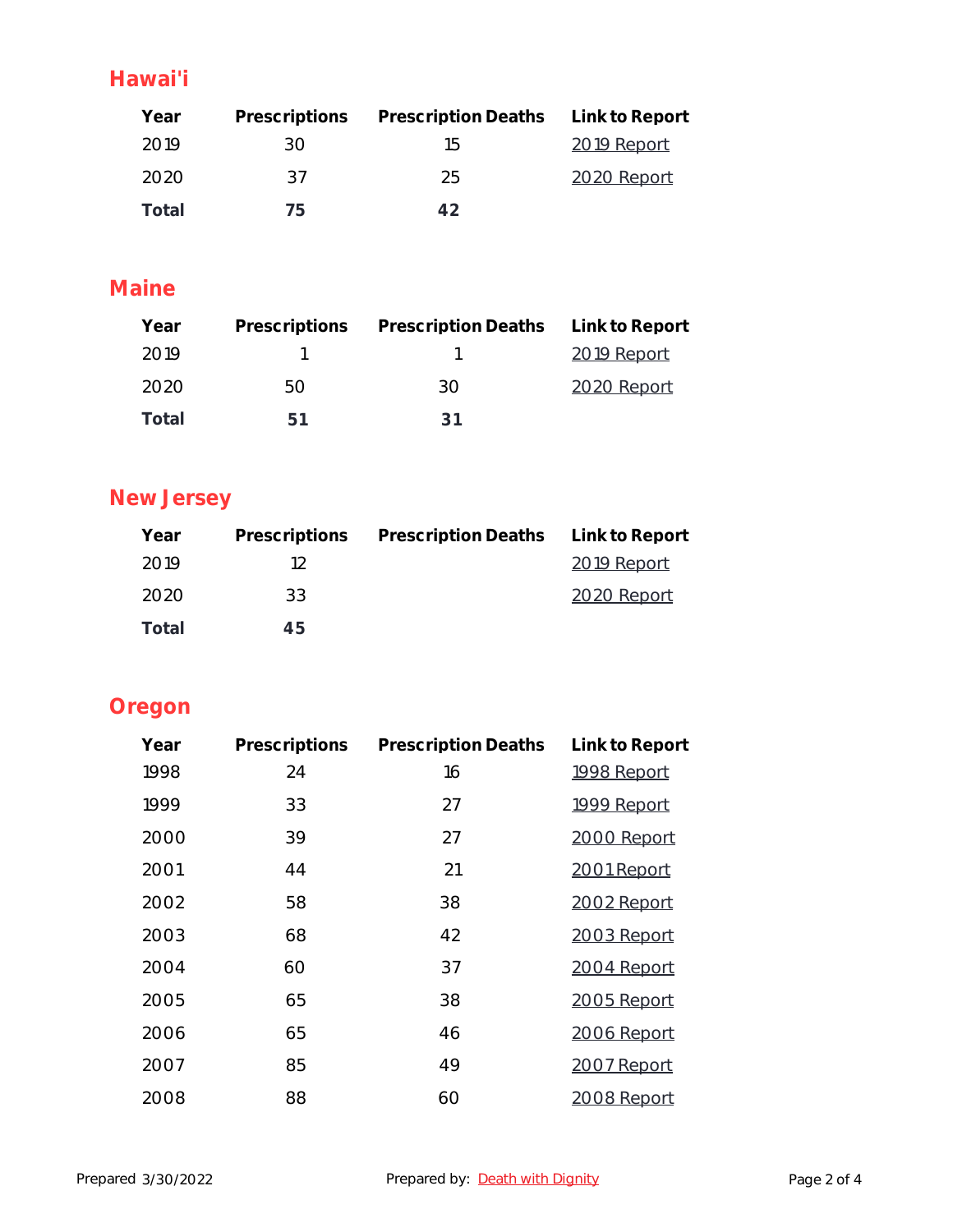## **Oregon**

| Year  | Prescriptions | <b>Prescription Deaths</b> | Link to Report     |
|-------|---------------|----------------------------|--------------------|
| 2009  | 95            | 59                         | 2009 Report        |
| 2010  | 97            | 65                         | 2010 Report        |
| 2011  | 114           | 71                         | 2011 Report        |
| 2012  | 116           | 85                         | 2012 Report        |
| 2013  | 121           | 73                         | 2013 Report        |
| 2014  | 155           | 105                        | 2014 Report        |
| 2015  | 218           | 135                        | 2015 Report        |
| 2016  | 204           | 133                        | <u>2016 Report</u> |
| 2017  | 218           | 143                        | 2017 Report        |
| 2018  | 249           | 168                        | 2018 Report        |
| 2019  | 290           | 188                        | 2019 Report        |
| 2020  | 370           | 245                        | 2020 Report        |
| 2021  | 383           | 238                        | 2021 Report        |
| Total | 3,259         | 2,109                      |                    |

## **Vermont**

| Year  |    | Prescriptions Prescription Deaths Link to Report |                              |
|-------|----|--------------------------------------------------|------------------------------|
| 2017  | 52 | 29                                               | <u>July 2013 - June 2017</u> |
| 2019  | 34 | 28                                               | <u>July 2017 - June 2019</u> |
| Total | 86 | h/                                               |                              |

# **Washington**

| Year | Prescriptions | <b>Prescription Deaths</b> | Link to Report |
|------|---------------|----------------------------|----------------|
| 2009 | 63            | 36                         | 2009 Report    |
| 2010 | 87            | 51                         | 2010 Report    |
| 2011 | 103           | 70                         | 2011 Report    |
| 2012 | 121           | 83                         | 2012 Report    |
| 2013 | 173           | 119                        | 2013 Report    |
| 2014 | 176           | 126                        | 2014 Report    |
| 2015 | 213           | 166                        | 15 Report      |